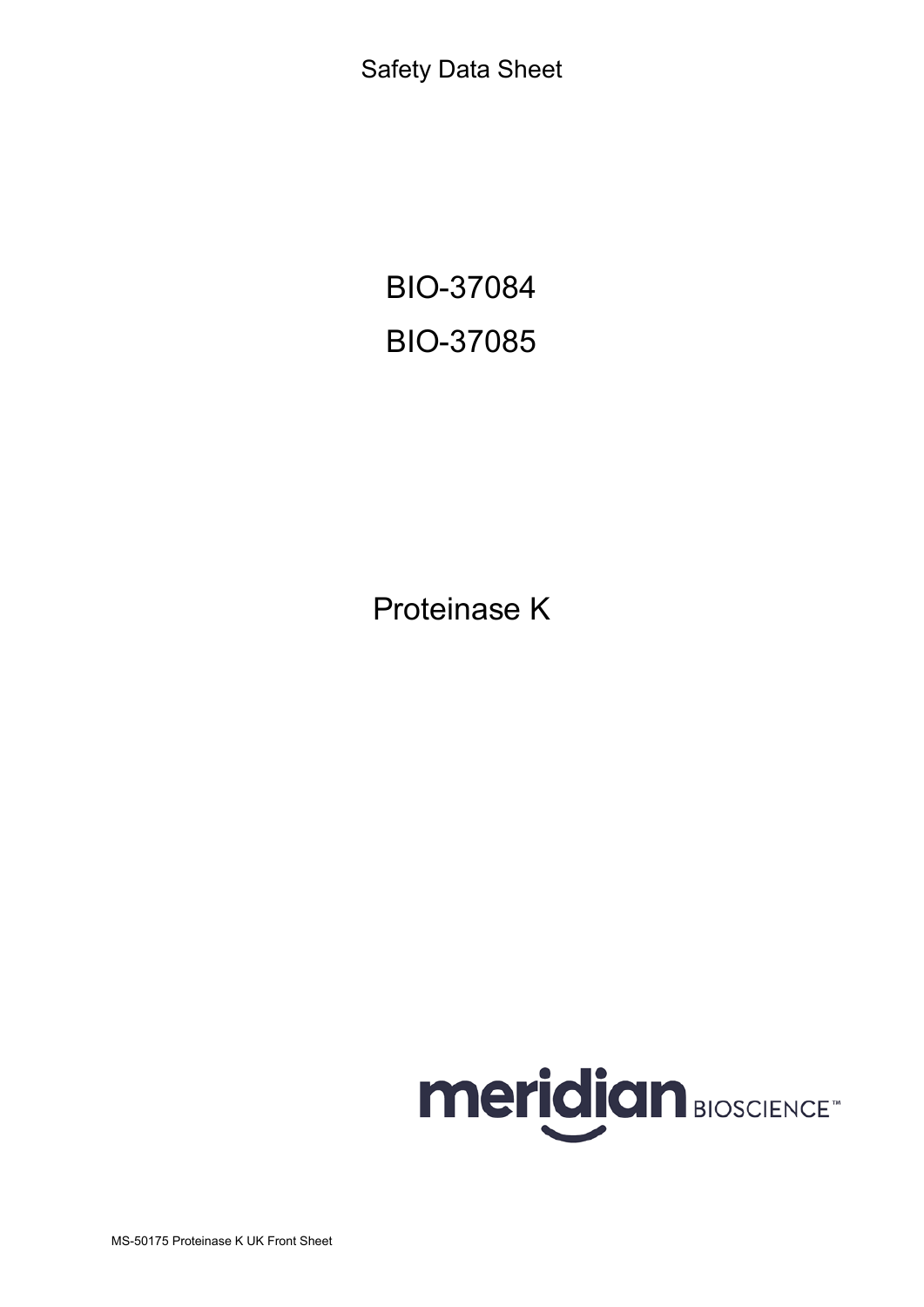

# **Safety Data Sheet**

according to Regulation (EC) No. 1907/2006 (REACH) with its amendment Regulation (EU) 2015/830 Date of original issue: 18/06/2018 Current revision: 13/08/2020 Version 1.1 Supersedes: 18/06/2018 Version 1.0

|                                            |                                                                               | SECTION 1: Identification of the substance/mixture and of the company/undertaking                                            |  |  |
|--------------------------------------------|-------------------------------------------------------------------------------|------------------------------------------------------------------------------------------------------------------------------|--|--|
| 1.1                                        | <b>Product identifier</b>                                                     |                                                                                                                              |  |  |
|                                            | Product form:                                                                 | Mixture                                                                                                                      |  |  |
|                                            | Product name:                                                                 | Proteinase K                                                                                                                 |  |  |
|                                            | CAS No.:                                                                      | N/A                                                                                                                          |  |  |
|                                            | EC No.:                                                                       | N/A                                                                                                                          |  |  |
|                                            | <b>REACH No.:</b>                                                             | A registration number is not available for this substance as the                                                             |  |  |
|                                            |                                                                               | substance or its uses are exempted from registration, the annual                                                             |  |  |
|                                            |                                                                               | tonnage does not require a registration or the registration is                                                               |  |  |
|                                            |                                                                               | envisaged for a later registration deadline.                                                                                 |  |  |
| $1.2$                                      | Relevant identified uses of the substance or mixture and uses advised against |                                                                                                                              |  |  |
|                                            | <b>Relevant identified uses:</b>                                              | Product for analytical use                                                                                                   |  |  |
|                                            | Uses advised against:                                                         | Not described                                                                                                                |  |  |
| 1.3                                        | Details of the supplier of the safety data sheet                              |                                                                                                                              |  |  |
|                                            | Bioline Reagents Ltd, part of Meridian Bioscience                             |                                                                                                                              |  |  |
|                                            | Humber Road                                                                   | Phone: +44 (0)20 8830 5300                                                                                                   |  |  |
|                                            | London                                                                        | Fax: +44 (0)20 8452 2822                                                                                                     |  |  |
|                                            | NW2 6EW                                                                       | E-mail: mbi.tech@meridianlifescience.com                                                                                     |  |  |
|                                            | United Kingdom                                                                |                                                                                                                              |  |  |
| 1.4                                        | <b>Emergency telephone number</b>                                             |                                                                                                                              |  |  |
|                                            | Emergency number:                                                             | +44 (0)1865 407 333 - English speaking (24 hours, 7 days)                                                                    |  |  |
|                                            |                                                                               |                                                                                                                              |  |  |
|                                            | Contact:                                                                      | CareChem 24                                                                                                                  |  |  |
|                                            | <b>SECTION 2: Hazards identification</b>                                      |                                                                                                                              |  |  |
| 2.1                                        | <b>Classification of the substance or mixture</b>                             |                                                                                                                              |  |  |
|                                            | Proteinase K                                                                  |                                                                                                                              |  |  |
|                                            | Classification according to Regulation (EC) No 1272/2008                      |                                                                                                                              |  |  |
| Respiratory Sensitiser, (Category 1), H334 |                                                                               |                                                                                                                              |  |  |
| 2.2                                        | <b>Label elements</b>                                                         |                                                                                                                              |  |  |
|                                            |                                                                               | According to CLP (GHS) inner packages must be only labelled with symbol(s) and product identificator (EU 1272/2008 Annex I - |  |  |
|                                            | $1.5.1.2$ ).                                                                  |                                                                                                                              |  |  |
|                                            |                                                                               | Harmful chemicals/mixtures with signal word: WARNING must not be labelled with H and P phrases until 125 mL (EU              |  |  |
|                                            | 1272/2008 Annex I - 1.5.2).                                                   |                                                                                                                              |  |  |
|                                            | Proteinase K                                                                  |                                                                                                                              |  |  |
|                                            | Labelling according Regulation (EC) No 1272/2008                              |                                                                                                                              |  |  |
|                                            |                                                                               |                                                                                                                              |  |  |

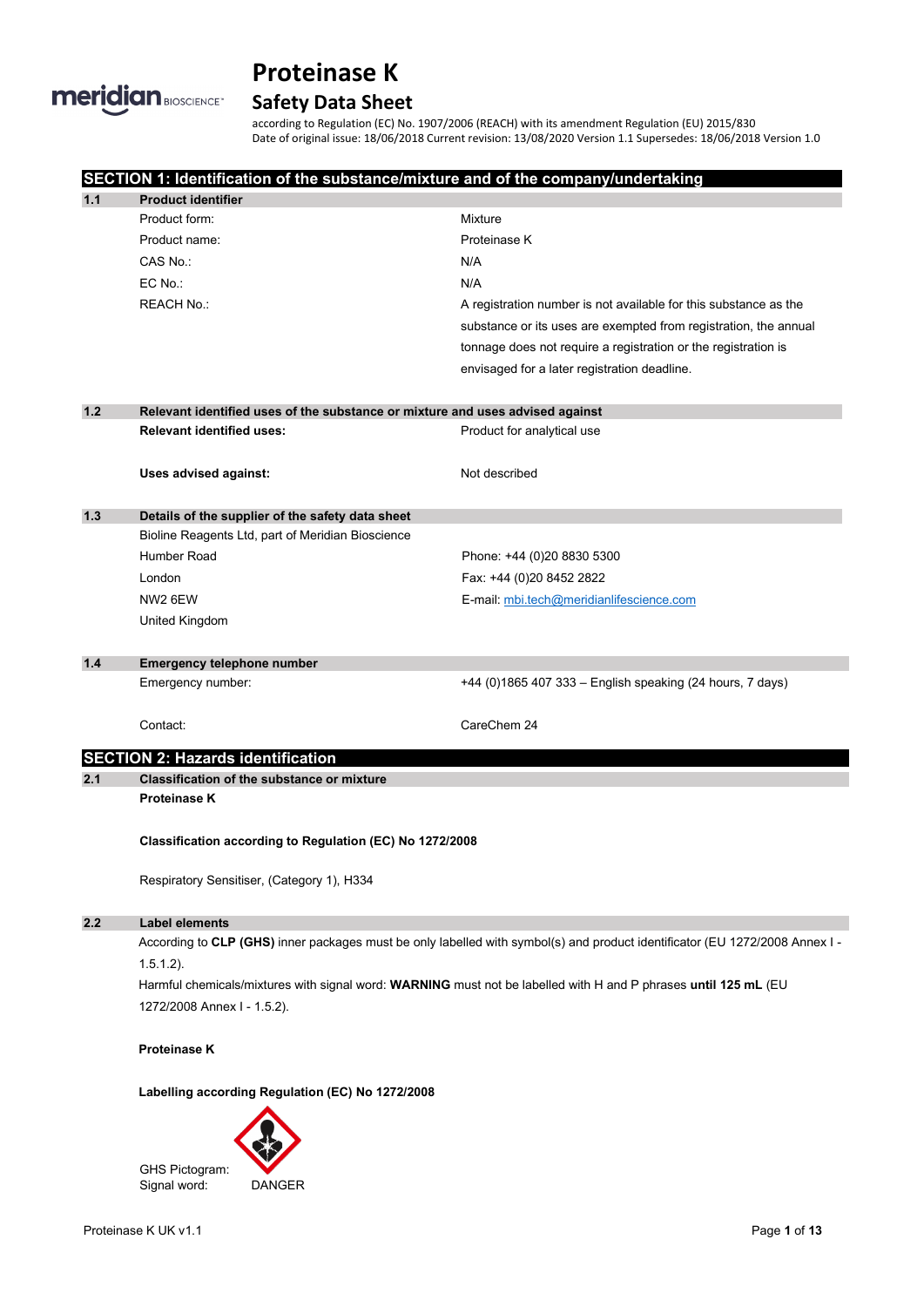

# **Safety Data Sheet**

according to Regulation (EC) No. 1907/2006 (REACH) with its amendment Regulation (EU) 2015/830 Date of original issue: 18/06/2018 Current revision: 13/08/2020 Version 1.1 Supersedes: 18/06/2018 Version 1.0

| Hazard Statements (CLP)                        | Precautionary Statements (CLP)                           |
|------------------------------------------------|----------------------------------------------------------|
| H334 – May cause allergy or asthma symptoms or | P261 – Avoid breathing dust/fume/gas/mist/vapours/spray. |
| breathing difficulties if inhaled.             | P342 & P311 If experiencing respiratory symptoms: Call a |
|                                                | POISON CENTER or doctor/ physician.                      |

#### **2.3 Other hazards**

**Possible hazards from physicochemical properties:**

Some hazards associated with individual components of this mixture are not relevant because the substances are present in concentrations below the GHS cut-off levels, change of physical state or because the mixture/ solution is buffered to pH 4-9 (see GHS Directive 1272/2008/EC Annex I, chapter 3.2.3.1.2.).

This substance/mixture contains no components considered to be either persistent, bioaccumulative and toxic (PBT), or very persistent and very bioaccumulative (vPvB) at levels of 0.1% or higher.

## **SECTION 3: Composition/information on ingredients**

### **3.1/3.2 Substance or Mixture Proteinase K**

| Name, synonyms and    | Product Identifier   | Composition | Classification according to  |
|-----------------------|----------------------|-------------|------------------------------|
| formulae              |                      |             | Regulation (EC) No.          |
|                       |                      |             | 1272/2008 (CLP)              |
| proteinase K (origin: | (CAS No.) 39450-01-6 | $~2\%$      | Skin Irrit. 2; Eye Irrit. 2; |
| tritirachium album),  | (EC No.) 254-457-8   |             | Resp. Sens. 1; STOT SE       |
| Endopeptidase K       |                      |             | 3; H315, H319, H334,         |
|                       |                      |             | H335                         |
| Glycerol,             | (CAS No.) 56-81-5    | $~1.50\%$   | Not a hazardous              |
| 1,2,3-Propanetriol,   | (EC No.) 200-289-5   |             | substance or mixture         |
| Glycerin              |                      |             |                              |
| C3H8O3                |                      |             |                              |

### **3.3 Remarks**

List of H, EUR and P phrases: see section 16

# **SECTION 4: First aid measures**

### **4.1 Description of first aid measures**

| First-aid measures general            | If necessary consult a physician. Show this safety data sheet to the medical<br>professional in attendance.                         |
|---------------------------------------|-------------------------------------------------------------------------------------------------------------------------------------|
| First-aid measures after inhalation   | Remove to fresh air, keep the patient warm and provide resuscitation if                                                             |
|                                       | necessary. If symptoms develop, obtain medical attention.                                                                           |
| First-aid measures after skin contact | Remove contaminated clothing. Rinse the affected skin or mucous<br>membrane thoroughly under running water. (If possible) use soap. |
| First-aid measures after eye contact  | After contact with the eyes rinse thoroughly with plenty of water for at least<br>15 minutes with the eyelid wide open.             |
| First-aid measures after ingestion    | Do NOT induce vomiting. Never give anything by mouth to an unconscious<br>person. Rinse mouth and drink plenty of water.            |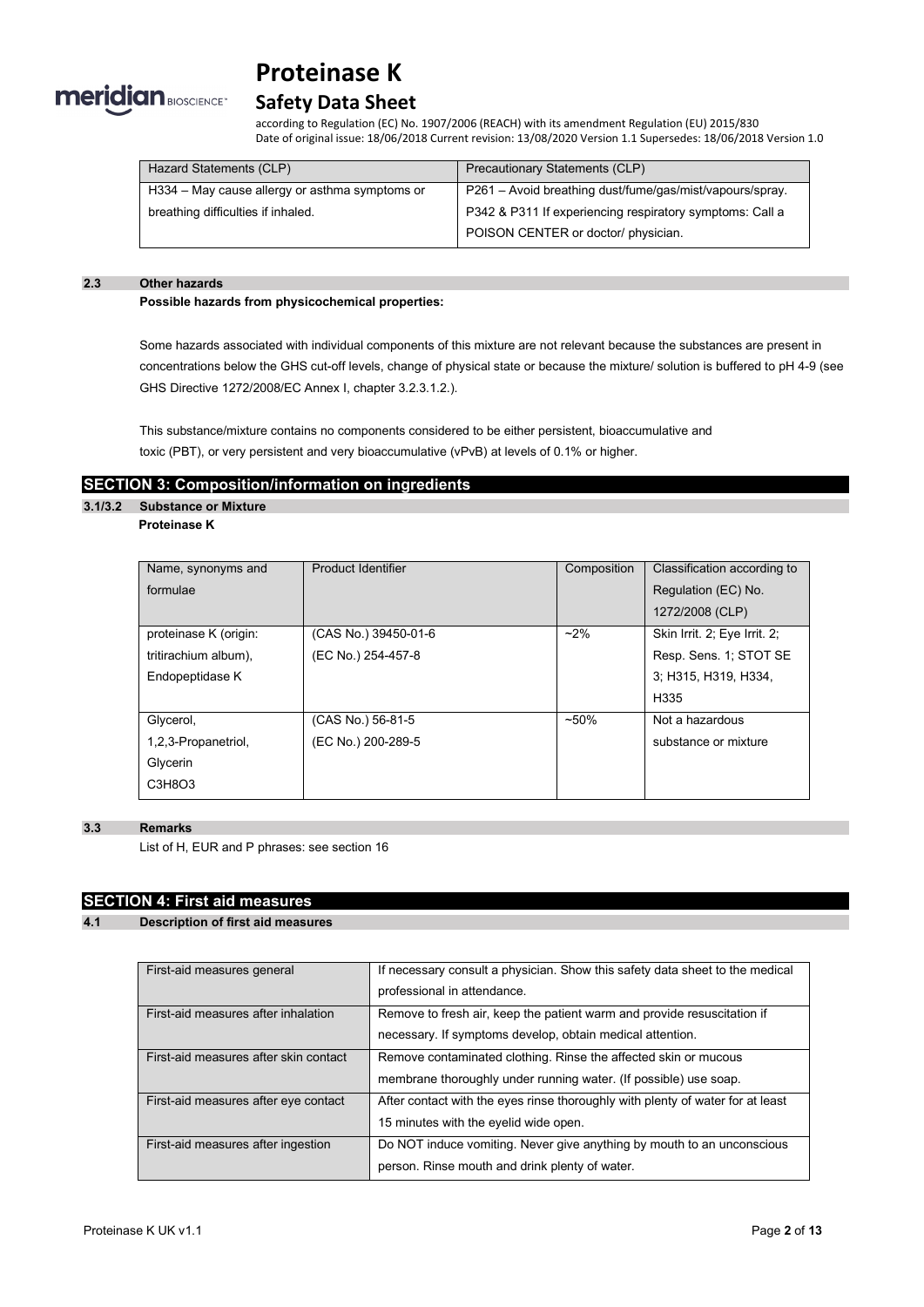

# **Safety Data Sheet**

according to Regulation (EC) No. 1907/2006 (REACH) with its amendment Regulation (EU) 2015/830 Date of original issue: 18/06/2018 Current revision: 13/08/2020 Version 1.1 Supersedes: 18/06/2018 Version 1.0

## **4.2 Most important symptoms and effects, both acute and delayed**

The most important known symptoms and effects are described in the labelling section 2.2 and/or in section 11 May cause allergy or asthma symptoms or breathing difficulties if inhaled.

### **4.3 Indication of any immediate medical attention and special treatment needed**

No additional recommendations.

# **SECTION 5: Firefighting measures**

#### **5.1 Extinguishing media**

Fire extinguishers appropriate to the fire classification, and, if applicable, a fire blanket must be available in a prominent location in the work area.

| Suitable extinguishing media   | All extinguishers like FOAM, WATER SPRAY, DRY POWDER, CARBON |
|--------------------------------|--------------------------------------------------------------|
|                                | DIOXIDE can be used.                                         |
| Unsuitable extinguishing media | None known.                                                  |

### **5.2 Special hazards arising from the substance or mixture**

| Fire Hazard                         | Not flammable.                                                         |
|-------------------------------------|------------------------------------------------------------------------|
| Hazardous decomposition products in | Carbon oxides, Nitrogen oxides, Hydrogen chloride gas, Calcium oxides. |
| case of fire                        |                                                                        |

### **5.3 Advice for firefighters**

| Firefighting instructions      | Product package burns like paper or plastic.                                   |
|--------------------------------|--------------------------------------------------------------------------------|
|                                | Spray any vapours released with water.                                         |
|                                | Retain fire water where possible.                                              |
| Protection during firefighting | Protective breathing apparatus, independent of the ambient air (isolated       |
|                                | equipment), and sealed protective clothing is necessary in the event of large- |
|                                | scale formation of toxic substances.                                           |
|                                |                                                                                |

#### **5.4 Additional Information**

None.

## **SECTION 6: Accidental release measures**

### **6.1 Personal precautions, protective equipment and emergency procedures**

| For non-emergency personnel | Evacuate unnecessary personnel.                                            |  |
|-----------------------------|----------------------------------------------------------------------------|--|
|                             | Avoid breathing vapours, mist or gas.                                      |  |
|                             | Avoid contact with skin, eyes and clothing.                                |  |
|                             | Regular staff training is necessary, indicating hazards and precautions on |  |
|                             | the basis of operating instructions.                                       |  |
|                             | Restrictions on activity must be observed.                                 |  |
| For emergency responders    | Wear suitable protective equipment as defined in section 8.2               |  |
|                             | Prevent further leakage or spillage if safe to do so.                      |  |
|                             | Avoid release of materials into the environment.                           |  |

### **6.2 Environmental precautions**

Notify authorities if large amounts of the product enters sewers or public waters.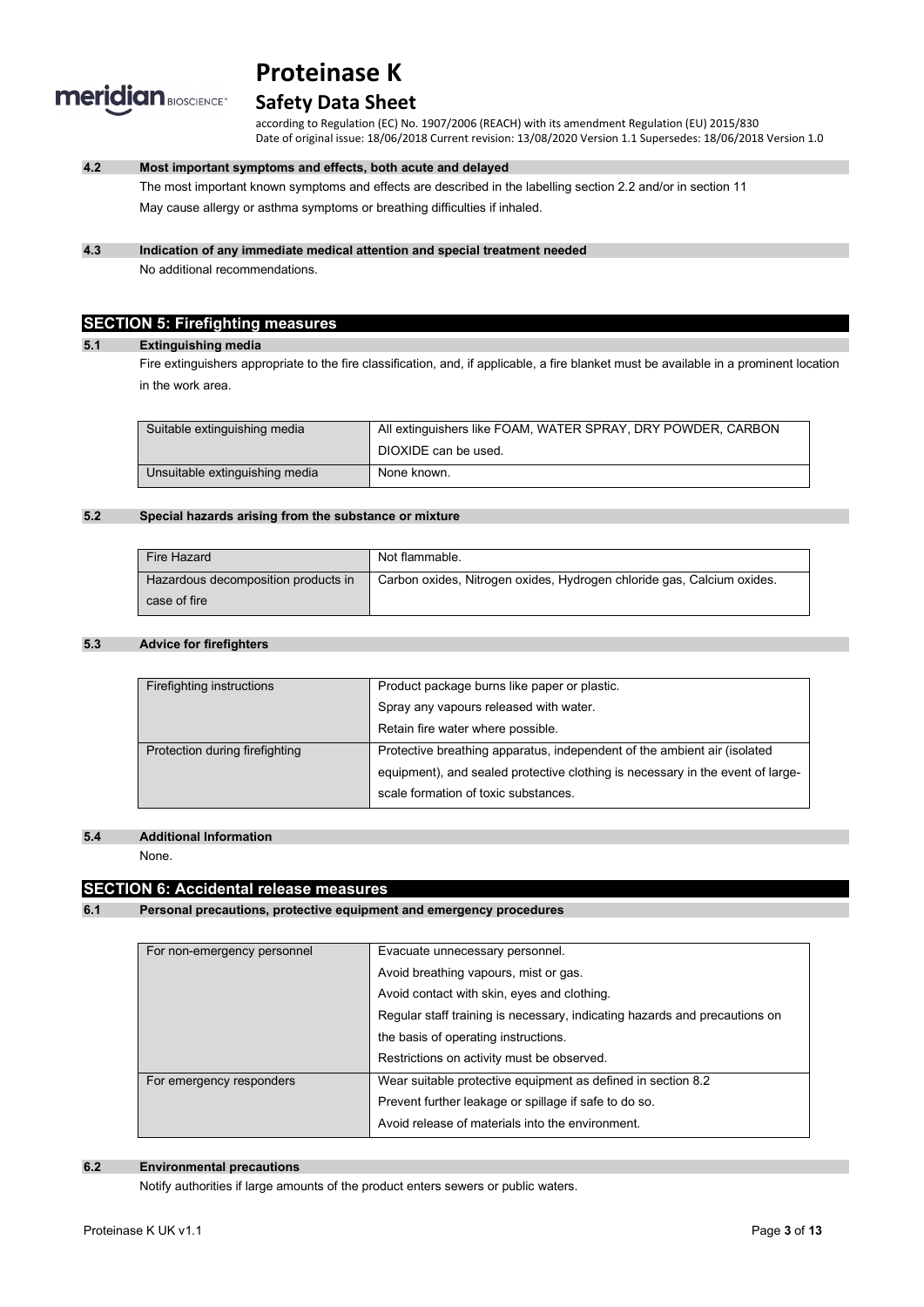

# **Safety Data Sheet**

according to Regulation (EC) No. 1907/2006 (REACH) with its amendment Regulation (EU) 2015/830 Date of original issue: 18/06/2018 Current revision: 13/08/2020 Version 1.1 Supersedes: 18/06/2018 Version 1.0

## **6.3 Methods and material for containment and cleaning up**

| Small Scale release | Make use of general chemical spill kit or other absorbent material.          |
|---------------------|------------------------------------------------------------------------------|
|                     | Clean any contaminated equipment and floors with plenty of water.            |
|                     | Collect small amounts of leaked liquid and flush with copious amounts of     |
|                     | water into drains.                                                           |
| Large Scale release | Bind any escaping liquid with inert absorbent material (sand, vermiculite or |
|                     | similar).                                                                    |
|                     | Collect contaminated materials and dispose in accordance to local            |
|                     | regulations for the disposal of hazardous chemicals.                         |
|                     |                                                                              |

### **6.4 Reference to other sections**

SECTION 5.4: Additional fire precautions.

SECTION 8: Exposure controls/personal protection.

SECTION 13: Disposal considerations.

# **SECTION 7: Handling and storage**

## **7.1 Precautions for safe handling**

| Precautions for safe handling | Handling in accordance with the instructions supplied with the product. |  |
|-------------------------------|-------------------------------------------------------------------------|--|
|                               | Provide adequate ventilation.                                           |  |
|                               | Avoid breathing vapours, mist or gas.                                   |  |
|                               | Avoid contact with skin, eyes and clothing.                             |  |
| Hygiene measures              | Handle in accordance with good industrial hygiene and safety practice.  |  |
|                               | Take off contaminated clothing and wash before reuse.                   |  |
|                               | Wash hands and other exposed areas with mild soap and water before      |  |
|                               | eating, drinking or smoking and when leaving work.                      |  |

### **7.2 Conditions for safe storage, including any incompatibilities**

| Storage conditions     | Keep only in the original container.                                       |  |
|------------------------|----------------------------------------------------------------------------|--|
|                        | Store in a cool well ventilated place out of direct sunlight.              |  |
|                        | Keep container closed when not in use.                                     |  |
|                        | Hygroscopic.                                                               |  |
| Incompatible materials | Store separately from: Oxidizing agents, Bases, Strong acids, Borane/boron |  |
|                        | oxides, Zinc, Calcium oxide, Methyl vinyl ether, bromine trifluoride.      |  |

## **7.3 Specific end use(s)**

Apart from the uses mentioned in section 1.2 no other specific uses are stipulated.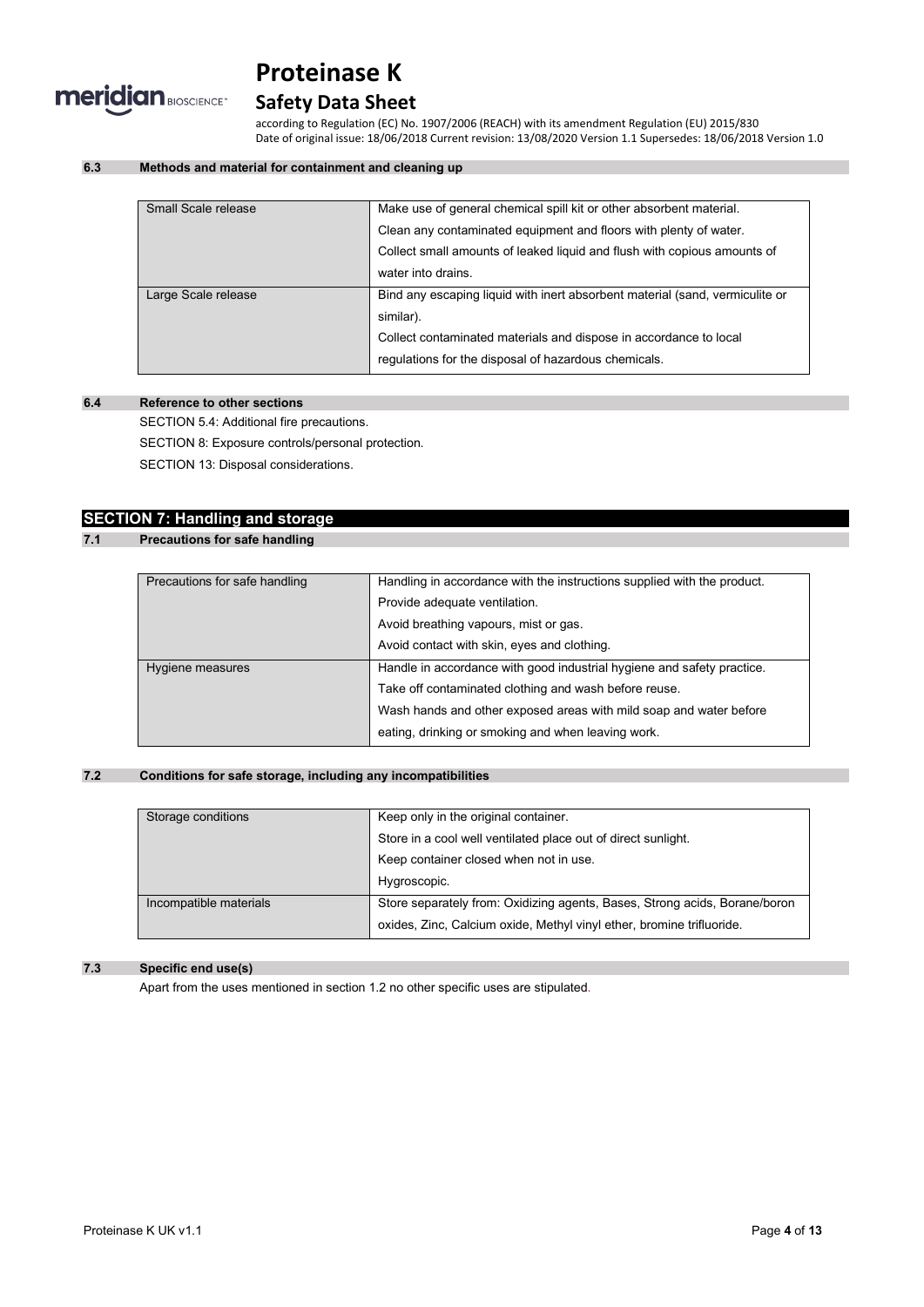

# **Safety Data Sheet**

according to Regulation (EC) No. 1907/2006 (REACH) with its amendment Regulation (EU) 2015/830 Date of original issue: 18/06/2018 Current revision: 13/08/2020 Version 1.1 Supersedes: 18/06/2018 Version 1.0

# **SECTION 8: Exposure controls/personal protection**

### **8.1 Control parameters**

| Proteinase K   |                               |                                          |  |
|----------------|-------------------------------|------------------------------------------|--|
| United Kingdom | WEL TWA $(mg/m3)$             | N/A                                      |  |
| United Kingdom | WEL TWA (ppm)                 | N/A                                      |  |
| United Kingdom | WEL STEL (mg/m <sup>3</sup> ) | N/A                                      |  |
| United Kingdom | WEL STEL (ppm)                | N/A                                      |  |
| United Kingdom | Remark (WEL)                  | Contains no substances with occupational |  |
|                |                               | exposure limit values.                   |  |
| Glycerol       |                               |                                          |  |
| United Kingdom | WEL TWA $(mg/m3)$             | 10 mg/m $3$                              |  |
| United Kingdom | WEL TWA (ppm)                 | N/A                                      |  |
| United Kingdom | WEL STEL $(mg/m3)$            | N/A                                      |  |
| United Kingdom | WEL STEL (ppm)                | N/A                                      |  |
| United Kingdom | Remark (WEL)                  | Where no specific short-term exposure    |  |
|                |                               | limit is listed, a figure three          |  |
|                |                               | times the long-term exposure should be   |  |
|                |                               | used.                                    |  |

### **8.2 Exposure controls**

| Appropriate engineering controls: | Good ventilation or extraction system in the room, floor resistant to      |
|-----------------------------------|----------------------------------------------------------------------------|
|                                   | chemicals and washing facilities available.                                |
| General controls                  | Avoid all unnecessary exposure.                                            |
|                                   | Handle in accordance with good industrial hygiene and safety practice.     |
| Respiratory protection            | Respiratory protection not normally required.                              |
|                                   | For nuisance exposures or if risk assessment requires, use type OV/AG (US) |
|                                   | or type ABEK (EU EN 14387) respirator cartridges. Use respirators and      |
|                                   | components tested and approved under appropriate government standards      |
|                                   | such as NIOSH (US) or CEN (EU).                                            |
| Eye protection                    | Use equipment for eye protection tested and approved under appropriate     |
|                                   | government standards such as NIOSH (US) or EN166 (EU) with integrated      |
|                                   | side shields or wrap-around protection.                                    |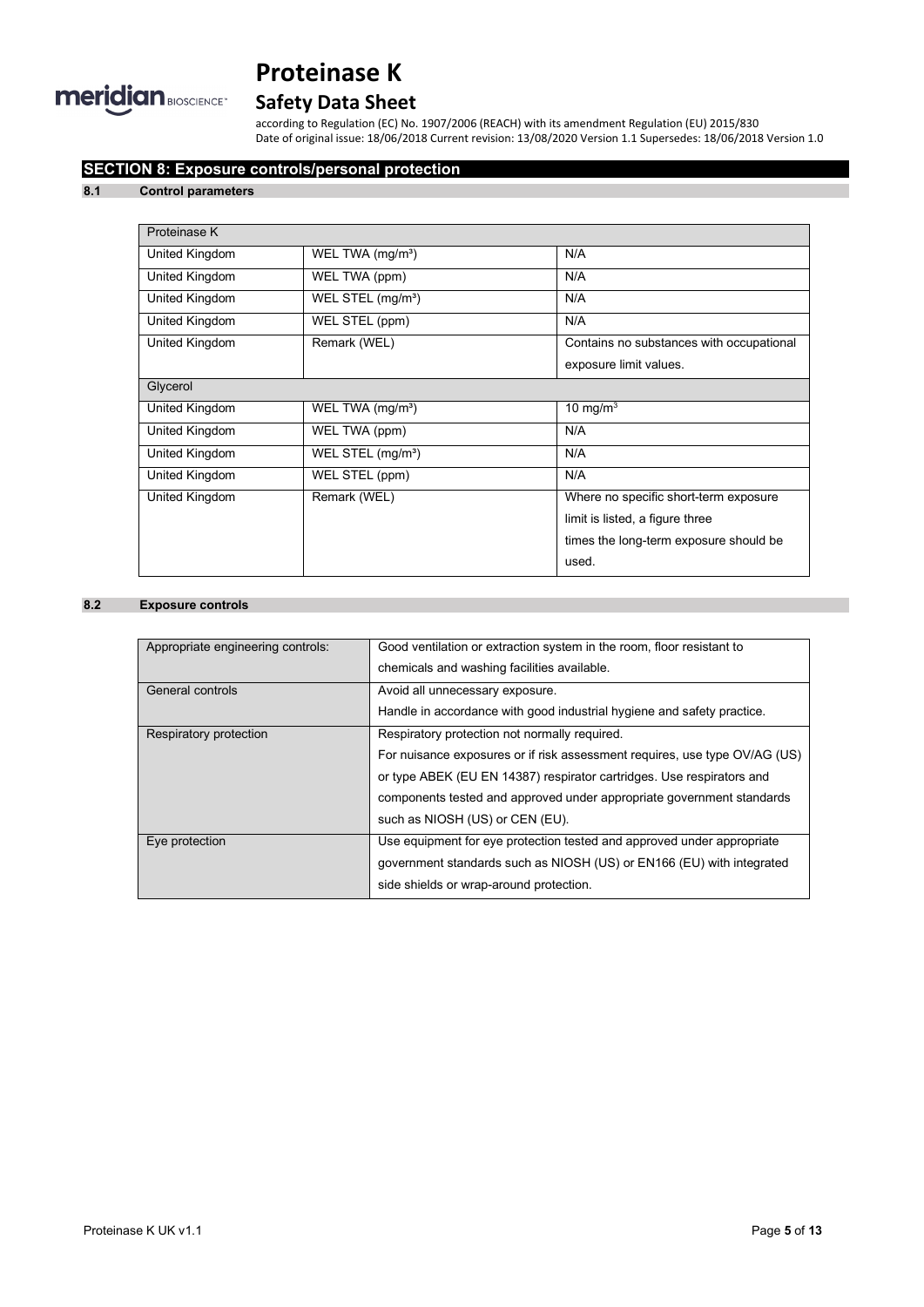

# **Safety Data Sheet**

according to Regulation (EC) No. 1907/2006 (REACH) with its amendment Regulation (EU) 2015/830 Date of original issue: 18/06/2018 Current revision: 13/08/2020 Version 1.1 Supersedes: 18/06/2018 Version 1.0

| Hand protection          | Handle with gloves.                                                           |
|--------------------------|-------------------------------------------------------------------------------|
|                          | Gloves must be inspected prior to use. Use proper glove removal technique     |
|                          | (without touching glove's outer surface) to avoid skin contact with this      |
|                          | product.                                                                      |
|                          | Wear protective gloves that satisfy the specifications of EU Directive        |
|                          | 89/686/EEC and the standard EN374 derived from it.                            |
|                          | Exact breakthrough times to be found through the manufacturer of the          |
|                          | protective gloves and must be observed.                                       |
|                          | Gloves should be removed and replaced if there are any signs of               |
|                          | degradation or breakthrough.                                                  |
|                          |                                                                               |
|                          | Splash contact - Material suggested Nitrile Rubber.                           |
|                          |                                                                               |
|                          | Full contact - Material suggested Nitrile Rubber.                             |
|                          |                                                                               |
|                          | If used in solution, or mixed with other substances, and under conditions     |
|                          | which differ from EN374, contact the supplier of the CE approved gloves.      |
| Skin and body protection | Long sleeved protective clothing.                                             |
| Thermal protection       | Not required for normal conditions of use.                                    |
| Other information        | Eating, drinking, smoking, taking snuff and storage of food in work areas and |
|                          | at outdoor workplaces is prohibited. Avoid contact with the skin, eyes and    |
|                          | clothing. Rinse any clothing on which the substance has been spilled, and     |
|                          | soak it in water. Wash hands thoroughly with soap and water when stopping     |
|                          | work and before eating.                                                       |

These recommendations are advisory only and must be evaluated by an industrial hygienist and safety officer familiar with the specific situation of anticipated use by our customers. It should not be construed as offering an approval for any specific use scenario.

# **SECTION 9: Physical and chemical properties**

**9.1 Information on basic physical and chemical properties**

| <b>Proteinase K</b>                         |                   |
|---------------------------------------------|-------------------|
| Physical state:                             | Liquid            |
| Colour:                                     | Colourless        |
| Molecular Mass:                             | No data available |
| Odour:                                      | <b>Odourless</b>  |
| Odour threshold:                            | No data available |
| pH:                                         | No data available |
| Relative evaporation rate (butylacetate=1): | No data available |
| Melting point:                              | No data available |
| Freezing point:                             | No data available |
| Boiling point:                              | No data available |
| Flash point:                                | No data available |
| Auto-ignition temperature:                  | No data available |
| Decomposition temperature:                  | No data available |
| Flammability (solid, gas):                  | Not applicable    |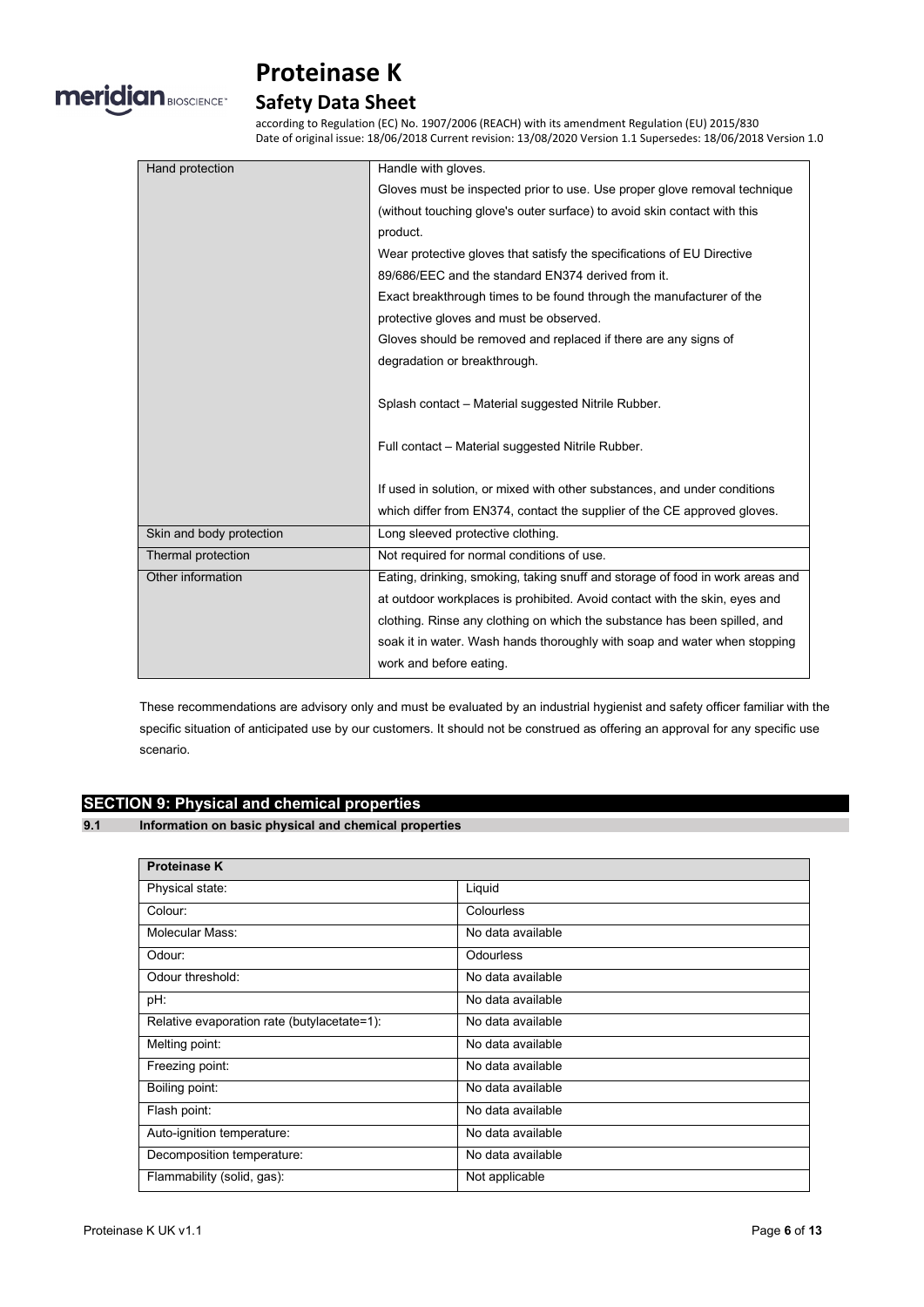

# **Safety Data Sheet**

according to Regulation (EC) No. 1907/2006 (REACH) with its amendment Regulation (EU) 2015/830 Date of original issue: 18/06/2018 Current revision: 13/08/2020 Version 1.1 Supersedes: 18/06/2018 Version 1.0

| Vapour pressure:                  | No data available |
|-----------------------------------|-------------------|
| Relative vapour density at 20 °C: | No data available |
| Relative density:                 | No data available |
| Solubility:                       | No data available |
| Log Pow:                          | No data available |
| Viscosity, kinematic:             | No data available |
| Viscosity, dynamic:               | No data available |
| Oxidising properties:             | No data available |
| Explosive properties:             | No data available |
| Explosive limits:                 | No data available |

### **9.2 Other information**

Data for the other parameters of the mixtures are not available, because no registration and no chemical safety report is required.

**Relevant Properties of Substance Group**: None

# **SECTION 10: Stability and reactivity**

**10.1 Reactivity**

Stable under normal conditions.

#### **10.2 Chemical stability**

Stable under recommended conditions.

### **10.3 Possibility of hazardous reactions** None known.

# **10.4 Conditions to avoid**

Extremely high or low temperatures.

## **10.5 Incompatible materials**

Oxidizing agents, Bases, Strong acids, Borane/boron oxides, Zinc, Calcium oxide, Methyl vinyl ether, bromine trifluoride.

# **10.6 Hazardous decomposition products**

Hazardous decomposition products formed under fire conditions – Carbon oxides, Nitrogen oxides, Hydrogen chloride gas, Calcium oxides.

In the event of fire: see section 5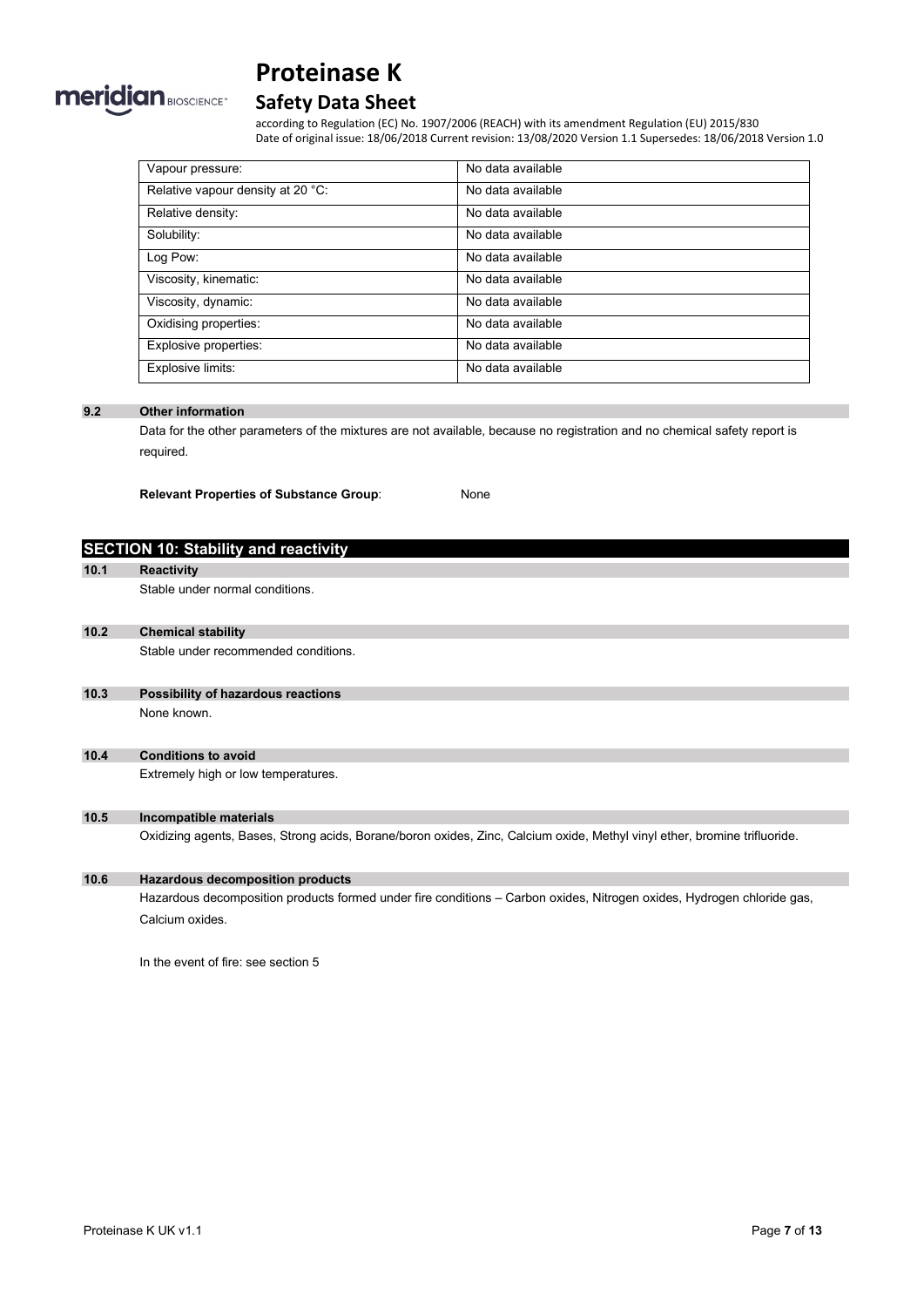

# **Safety Data Sheet**

according to Regulation (EC) No. 1907/2006 (REACH) with its amendment Regulation (EU) 2015/830 Date of original issue: 18/06/2018 Current revision: 13/08/2020 Version 1.1 Supersedes: 18/06/2018 Version 1.0

# **SECTION 11: Toxicological information**

## **11.1 Information on toxicological effects**

| Proteinase K                    |                             |
|---------------------------------|-----------------------------|
| <b>TSCA Inventory:</b>          | Listed (CAS 102925-54-2)    |
| California Proposition 65 List: | Not listed                  |
| Australia NICNAS:               | Not listed                  |
| Canada CEPA 1999:DSL:           | Not listed                  |
| Japan CSCL/PRTR:                | Not listed                  |
| Japan PDSCL:                    | Not listed                  |
| Japan ISHL:                     | Not listed                  |
| South Korea TCCA.               | Not listed                  |
| Korea Exist.Chem.Inventory:     | Not listed                  |
| RTECS:                          | Not listed                  |
| Glycerol                        |                             |
| LD50 oral rat                   | 12,600 mg/kg                |
| LC50 inhalation rat 4hr         | $>2.75$ mg/l                |
| LD50 Dermal rabbit              | >10,000 mg/kg               |
| LD50 Dermal guinea pig          | 56750 mg/kg                 |
| <b>TSCA Inventory:</b>          | Listed (1,2,3-Propanetriol) |
| California Proposition 65 List: | Not listed                  |
| Australia NICNAS:               | Not listed                  |
| Canada CEPA 1999:DSL:           | Not listed                  |
| Japan CSCL/PRTR:                | Not listed                  |
| Japan PDSCL:                    | Not listed                  |
| Japan ISHL:                     | Not listed                  |
| South Korea TCCA:               | Not listed                  |
| Korea Exist.Chem.Inventory:     | KE-29297                    |
| RTECS:                          | MA8050000                   |

Quantitative data on the toxicity of this product is not available.

| <b>Proteinase K</b>               |                                                                      |
|-----------------------------------|----------------------------------------------------------------------|
| Acute toxicity                    | Not classified.                                                      |
| Additional information            | Based on available data, the classification criteria are not<br>met. |
| Skin corrosion/irritation         | Not classified                                                       |
| Additional information            | Based on available data, the classification criteria are not<br>met  |
| Serious eye damage/irritation     | Not classified                                                       |
| Additional information            | Based on available data, the classification criteria are not         |
|                                   | met.                                                                 |
| Respiratory or skin sensitisation | <b>Respiratory Category 1</b>                                        |
| Additional information            | Based on concentration of Proteinase K in mixture.                   |
| Germ cell mutagenicity            | Not classified.                                                      |
| Additional information            | Based on available data, the classification criteria are not<br>met  |
| Carcinogenicity                   | Not classified.                                                      |
| Additional information            | Based on available data, the classification criteria are not         |
|                                   | met.                                                                 |
| Reproductive toxicity             | Not classified.                                                      |
| Additional information            | Based on available data, the classification criteria are not<br>met. |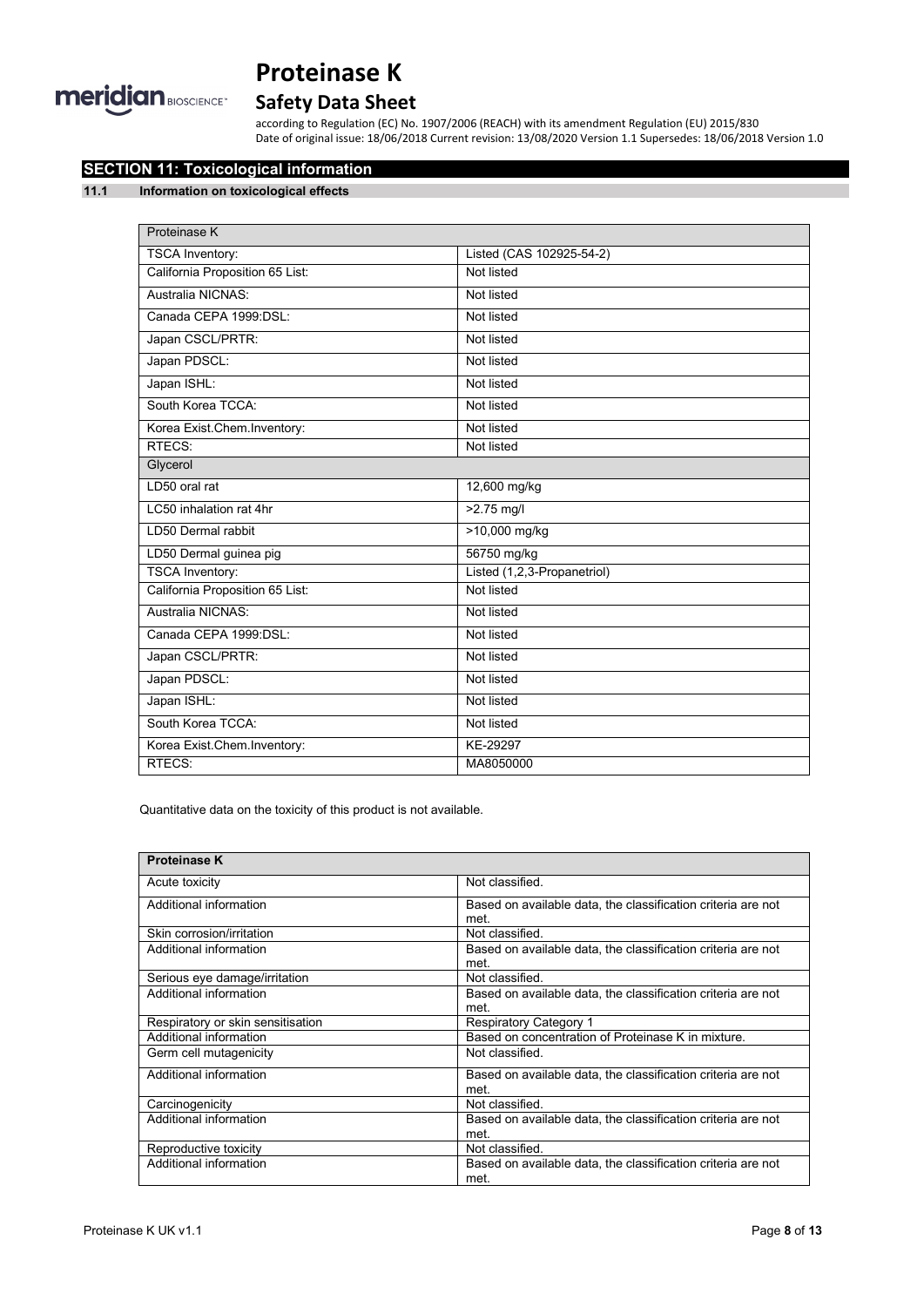

# **Safety Data Sheet**

according to Regulation (EC) No. 1907/2006 (REACH) with its amendment Regulation (EU) 2015/830 Date of original issue: 18/06/2018 Current revision: 13/08/2020 Version 1.1 Supersedes: 18/06/2018 Version 1.0

| Specific target organ toxicity (single exposure) | Not classified.                                              |
|--------------------------------------------------|--------------------------------------------------------------|
| Additional information                           | Based on available data, the classification criteria are not |
|                                                  | met.                                                         |
| Aspiration hazard                                | Not classified.                                              |
| Additional information                           | Based on available data, the classification criteria are not |
|                                                  | met.                                                         |
| Potential adverse human health effects and       | Not expected to present a significant hazard under           |
| symptoms:                                        | anticipated conditions of normal use.                        |

# **SECTION 12: Ecological information**

#### **12.1 Toxicity**

| Proteinase K                                     |                   |
|--------------------------------------------------|-------------------|
| Ecology - Water                                  | No data available |
| Glycerol                                         |                   |
| Ecology - Water                                  | Not Classified    |
| LC50 - Fish (Salmo gairdneri) 96hr               | 54,000 mg/l       |
| LC50 - Bacteria, activated sludge                | $> 1,000$ mg/l    |
| EC50 - Daphnia (daphnia magna, locomotor effect) | $> 10,000$ mg/l   |
| 24hr                                             |                   |

Environmental hazards must not be labelled with P phrases until 125 mL or 125 g (EU 1272/2008 Annex I - 1.5.2).

# **12.2 Persistence and degradability**

| Proteinase K   |                    |
|----------------|--------------------|
| Biodegradation | No data available. |
| Glycerol       |                    |
| Biodegradation | No data available. |

## **12.3 Bioaccumulative potential**

| Proteinase K                        |                                      |
|-------------------------------------|--------------------------------------|
| Bioconcentration factor (BCF REACH) | No additional information available. |
| Log Pow                             | No additional information available. |
| Glycerol                            |                                      |
| Bioconcentration factor (BCF REACH) | No additional information available. |
| Log Pow                             | $-1.76$                              |

# **12.4 Mobility in soil**

| Proteinase K   |                      |
|----------------|----------------------|
| Ecology - Soil | No data available.   |
| Glycerol       |                      |
| Ecology - Soil | Miscible with water. |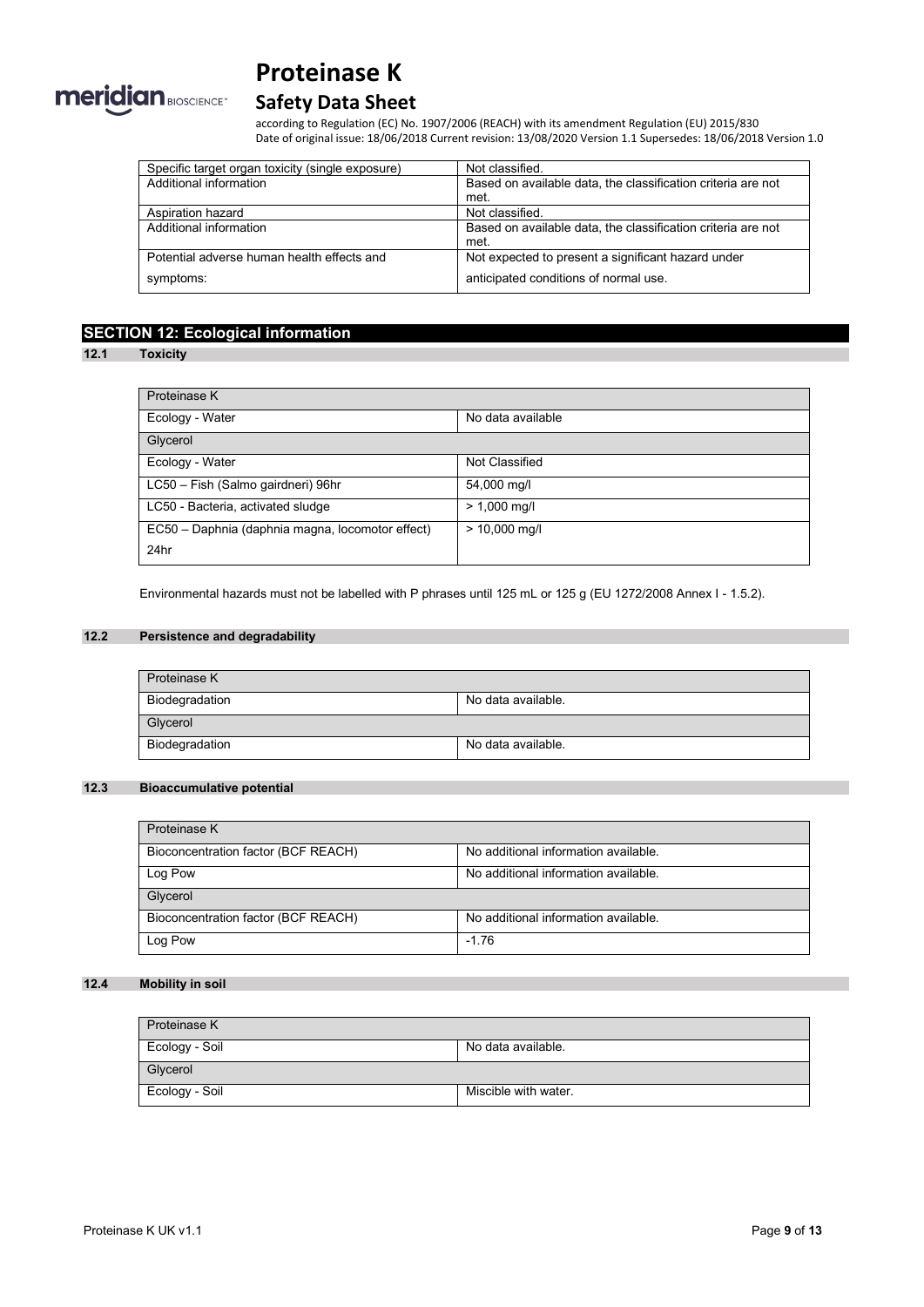

# **Safety Data Sheet**

according to Regulation (EC) No. 1907/2006 (REACH) with its amendment Regulation (EU) 2015/830 Date of original issue: 18/06/2018 Current revision: 13/08/2020 Version 1.1 Supersedes: 18/06/2018 Version 1.0

### **12.5 Results of PBT and vPvB assessment**

| Proteinase K                                                                           |
|----------------------------------------------------------------------------------------|
| No data available.                                                                     |
| No data available.                                                                     |
| Glycerol                                                                               |
| This substance/mixture does not meet the PBT criteria of REACH regulation, annex XIII  |
| This substance/mixture does not meet the vPvB criteria of REACH regulation, annex XIII |

## **12.6 Other adverse effects**

| Proteinase K                         |
|--------------------------------------|
| No additional information available. |
| Glycerol                             |
| No additional information available. |

# **SECTION 13: Disposal considerations**

### **13.1 Waste treatment methods**

| <b>Product</b>                                                             |
|----------------------------------------------------------------------------|
| Offer surplus and non-recyclable solutions to a licensed disposal company. |
|                                                                            |
| Contaminated packaging                                                     |
| Dispose of as unused product.                                              |
|                                                                            |

# **SECTION 14: Transport information**

In accordance with ADR / RID / IMDG / IATA / AND

## **14.1 UN number**

| UN-No. (ADR)  | Not regulated |
|---------------|---------------|
| UN-No. (IMDG) | Not regulated |
| UN-No. (IATA) | Not regulated |
| UN-No. (ADN)  | Not regulated |
| UN-No. (RID)  | Not regulated |

### **14.2 UN proper shipping name**

| Proper Shipping Name        | Not regulated |
|-----------------------------|---------------|
| Proper Shipping Name (IMDG) | Not regulated |
| Proper Shipping Name (IATA) | Not regulated |
| Proper Shipping Name (ADN)  | Not regulated |
| Proper Shipping Name (RID)  | Not regulated |

### **14.3 Transport hazard class(es)**

| Transport hazard class(es) (ADR)  | Not regulated |
|-----------------------------------|---------------|
| Transport hazard class(es) (IMDG) | Not regulated |
| Transport hazard class(es) (IATA) | Not regulated |
| Transport hazard class(es) (ADN)  | Not regulated |
| Transport hazard class(es) (RID)  | Not regulated |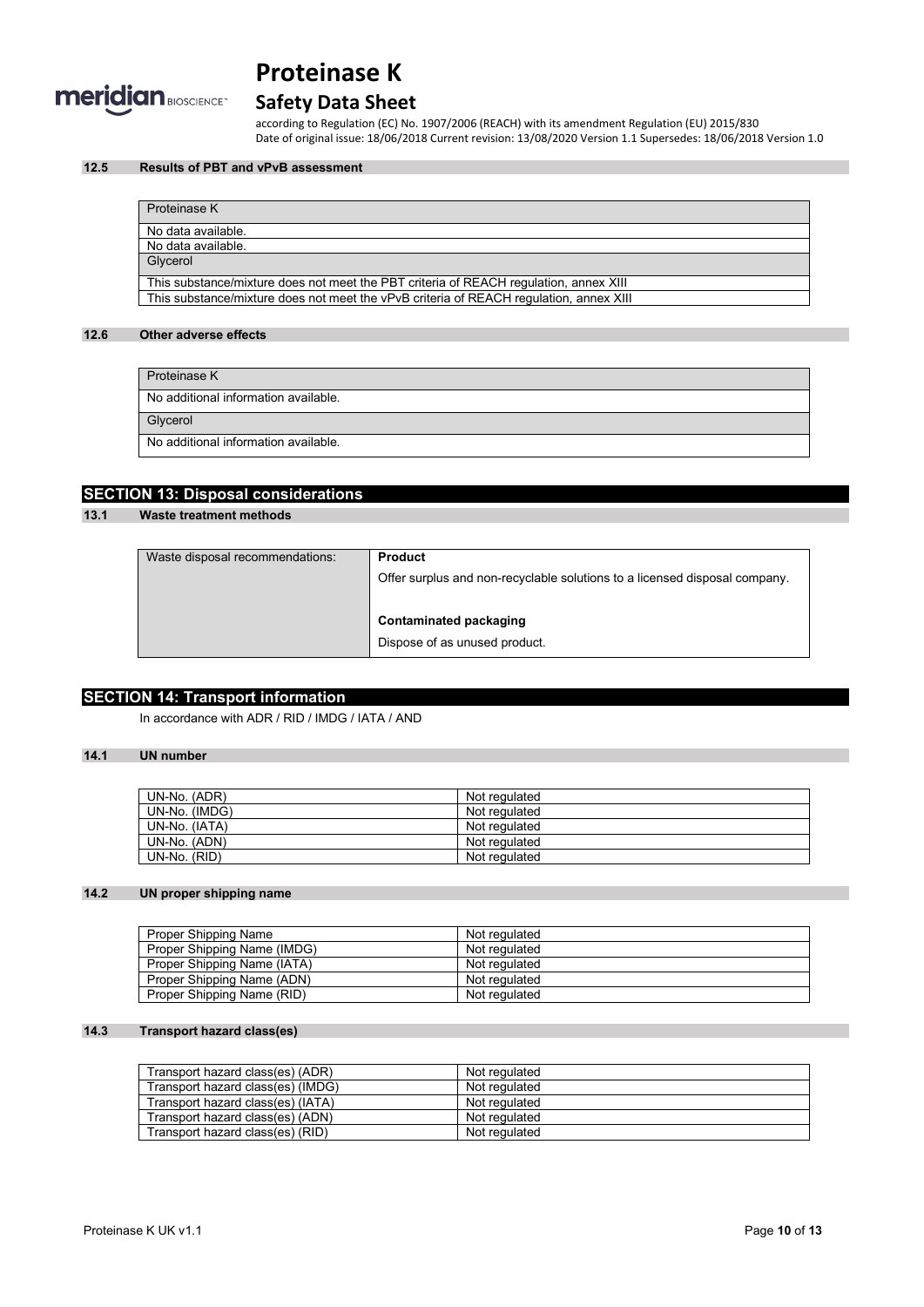

# **Safety Data Sheet**

according to Regulation (EC) No. 1907/2006 (REACH) with its amendment Regulation (EU) 2015/830 Date of original issue: 18/06/2018 Current revision: 13/08/2020 Version 1.1 Supersedes: 18/06/2018 Version 1.0

### **14.4 Packing group**

| Packing group        | Not regulated |
|----------------------|---------------|
| Packing group (IMDG) | Not regulated |
| Packing group (IATA) | Not regulated |
| Packing group (ADN)  | Not regulated |
| Packing group (RID)  | Not regulated |

#### **14.5 Environmental hazards**

| Dangerous for the environment | No.                                              |
|-------------------------------|--------------------------------------------------|
| Marine<br>pollutant           | No                                               |
| Other information             | available<br>، supplementary information •<br>No |

#### **14.6 Special precautions for user**

| Overland transport        | Not regulated |
|---------------------------|---------------|
| Transport by sea          | Not regulated |
| Air transport             | Not regulated |
| Inland waterway transport | Not regulated |
| Rail transport            | Not regulated |

# **14.7 Transport in bulk according to Annex II of MARPOL and the IBC Code**

Not applicable

# **SECTION 15: Regulatory information**

**15.1 Safety, health and environmental regulations/legislation specific for the substance or mixture** Contains no REACH substances with Annex XVII restrictions Contains no substance on the REACH candidate list  $\geq 0.1$  % / SCL Contains no REACH Annex XIV substances

### **15.2 Chemical safety assessment**

**No chemical safety assessment has been carried out**

## **SECTION 16: Other Information**

#### **16.1 Full text of H, EUH and P statements**

| H334             | May cause allergy or asthma symptoms or breathing<br>difficulties if inhaled.       |
|------------------|-------------------------------------------------------------------------------------|
| P <sub>261</sub> | Avoid breathing dust/fume/gas/mist/vapours/spray.                                   |
| P342 & P311      | If experiencing respiratory symptoms: Call a POISON<br>CENTER or doctor/ physician. |

## **16.2 Training Advice**

Regular safety training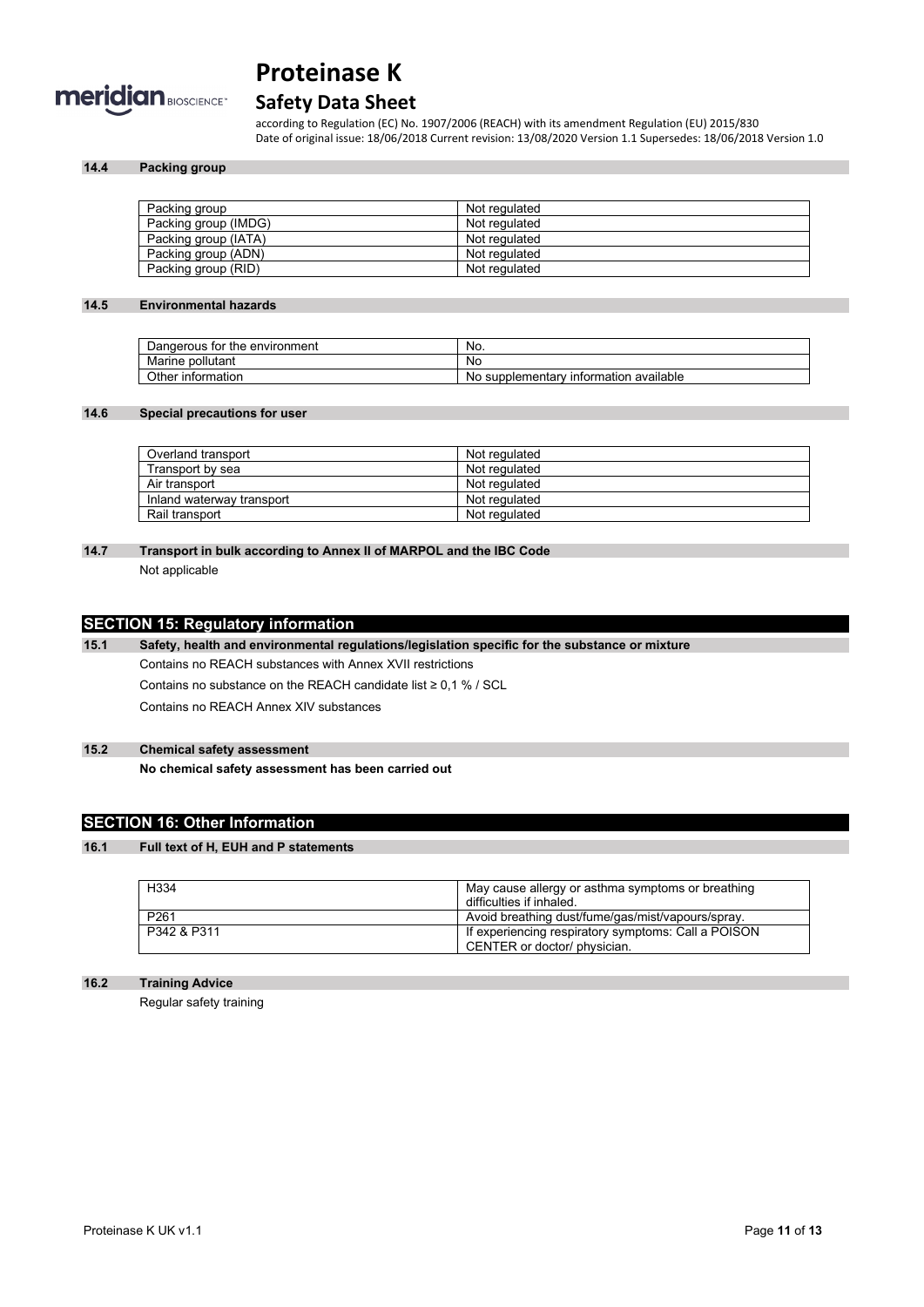

# **Safety Data Sheet**

according to Regulation (EC) No. 1907/2006 (REACH) with its amendment Regulation (EU) 2015/830 Date of original issue: 18/06/2018 Current revision: 13/08/2020 Version 1.1 Supersedes: 18/06/2018 Version 1.0

#### **16.3 Abbreviations and acronyms**

| <b>ADR</b>       | Accord européen relatif au transport international des marchandises Dangereuses par Route      |
|------------------|------------------------------------------------------------------------------------------------|
| <b>ATE</b>       | <b>Acute Toxicity Estimate</b>                                                                 |
| CAS              | <b>Chemical Abstracts Service number</b>                                                       |
| <b>CLP</b>       | Classification, Labeling and Packaging                                                         |
| <b>DNEL</b>      | Derived No effect Limit                                                                        |
| <b>EC</b>        | <b>European Community</b>                                                                      |
| EC <sub>50</sub> | <b>Effective Concentration 50%</b>                                                             |
| EN               | European Norm                                                                                  |
| <b>IARC</b>      | International Agency for Research on Cancer                                                    |
| <b>IATA</b>      | <b>International Air Transport Association</b>                                                 |
| <b>IBC</b>       | Intermediate Bulk Container                                                                    |
| <b>IMDG</b>      | International Maritime Dangerous Goods Code                                                    |
| <b>IMO</b>       | International Maritime Organisation                                                            |
| <b>LC50</b>      | Lethal Concentration 50%                                                                       |
| LD50             | Lethal Dose 50%                                                                                |
| <b>MAC</b>       | <b>Maximal Allowed Concentration</b>                                                           |
| O/W              | Oil-in-Water (chemistry)                                                                       |
| <b>OECD</b>      | Organisation for Economic Co-operation and Development                                         |
| PBT              | Persistent, bioaccumulative and toxic                                                          |
| <b>PMcc</b>      | Pensky-Martens Closed Cup test                                                                 |
| PNEC             | Predicted no effect concentration                                                              |
| <b>REACH</b>     | Registration, Evaluation and Authorisation of CHemicals                                        |
| <b>RID</b>       | Règlement concernant le transport international ferroviaire de marchandises                    |
| <b>STEL</b>      | Short Term Exposure Limit                                                                      |
| <b>TWA</b>       | <b>Time Weighted Average</b>                                                                   |
| <b>UNXXXX</b>    | Number assigned by the United Nations Committee of Experts on the Transport of Dangerous Goods |
| vPvB             | Very persistent and very bioaccumulative                                                       |

### **16.4 Recommended Restriction on Use**

Only for professional user working under controlled conditions.

Consider employee restrictions for young people (e.g. 94/33/EC)

Consider employee restrictions for pregnant women and nursing women (e.g. 92/85/EEC)

#### **16.5 Further Information**

**Bioline Reagents Ltd,** part of Meridian Bioscience, provides the information contained herein in good faith being up-to-date of own realizations at revision time. This document is intended only as a guide to the appropriate precautionary handling of the material by a properly trained person using this product. Individuals receiving the information must exercise their independent judgement in determining its appropriateness for a particular purpose.

**Bioline Reagents Ltd,** part of Meridian Bioscience, makes NO REPRESENTATIONS or WARRANTIES, either expressed or implied, including without limitation any warranties of merchantability, fitness for a particular purpose with respect to the information set forth herein or the product to which the information refers.

Accordingly, **Bioline Reagents Ltd**, Meridian Bioscience or other subsidiaries, will not be responsible for damages resulting from use of or reliance upon this information. See terms and conditions at the end of our price lists for additional information.